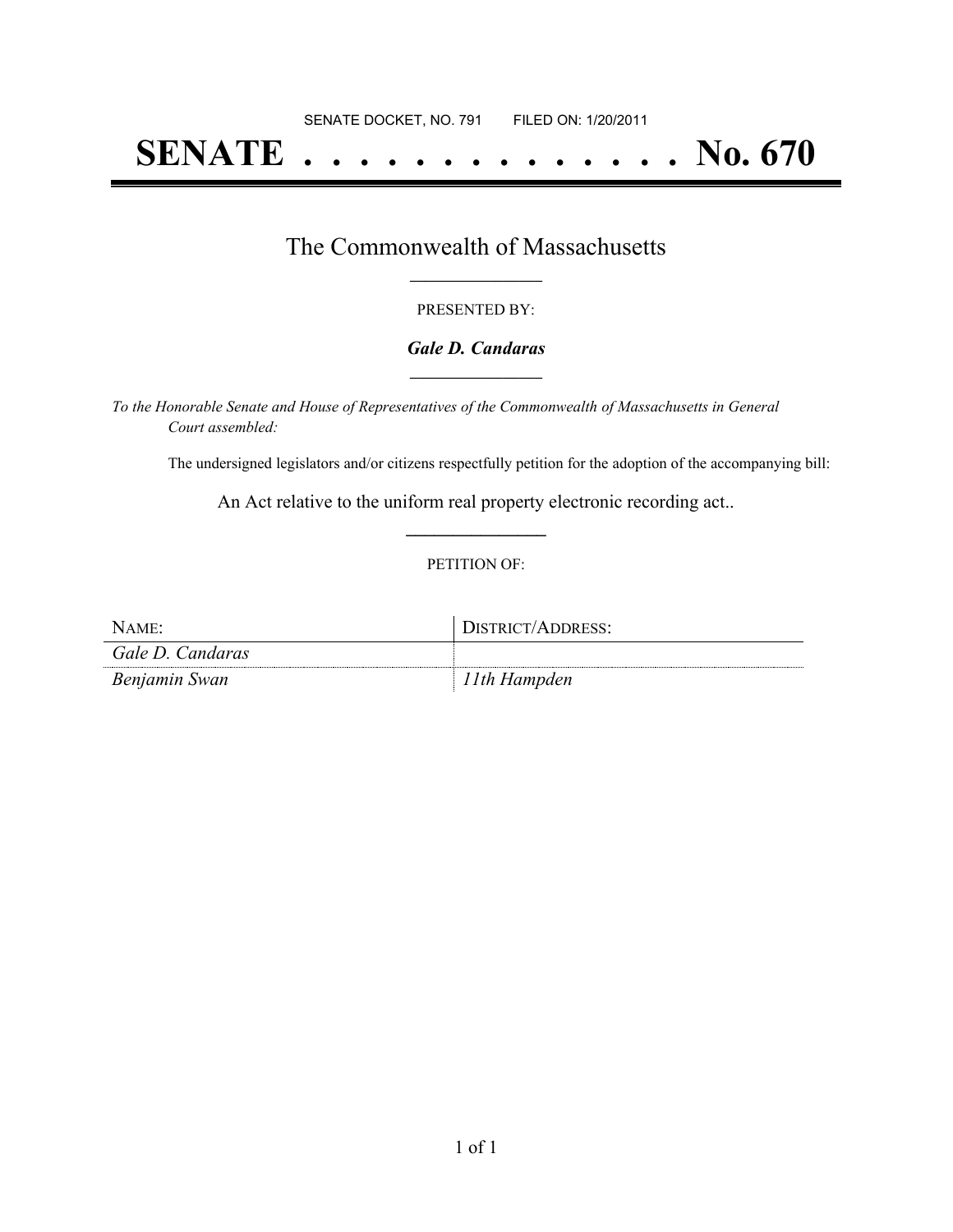#### SENATE DOCKET, NO. 791 FILED ON: 1/20/2011

## **SENATE . . . . . . . . . . . . . . No. 670**

By Ms. Candaras, a petition (accompanied by bill, Senate, No. 670) of Gale D. Candaras and Benjamin Swan for legislation relative to the uniform real property electronic recording act. The Judiciary.

### [SIMILAR MATTER FILED IN PREVIOUS SESSION SEE SENATE, NO. *1603* OF 2009-2010.]

## The Commonwealth of Massachusetts

**\_\_\_\_\_\_\_\_\_\_\_\_\_\_\_ In the Year Two Thousand Eleven \_\_\_\_\_\_\_\_\_\_\_\_\_\_\_**

An Act relative to the uniform real property electronic recording act..

Be it enacted by the Senate and House of Representatives in General Court assembled, and by the authority *of the same, as follows:*

|   | SECTION 1. Chapter of the General Laws is hereby amended by inserting after |
|---|-----------------------------------------------------------------------------|
| 2 | section the following section:-                                             |
| 3 | SECTION 2. DEFINITIONS. In this act:                                        |
| 4 | (1) "Document" means information that is:                                   |
| 5 | (A) inscribed on a tangible medium or that is stored in an electronic       |
| 6 | or other medium and is retrievable in perceivable form; and                 |
| 7 | (B) eligible to be recorded in the land records maintained by the           |
| 8 | registrar.                                                                  |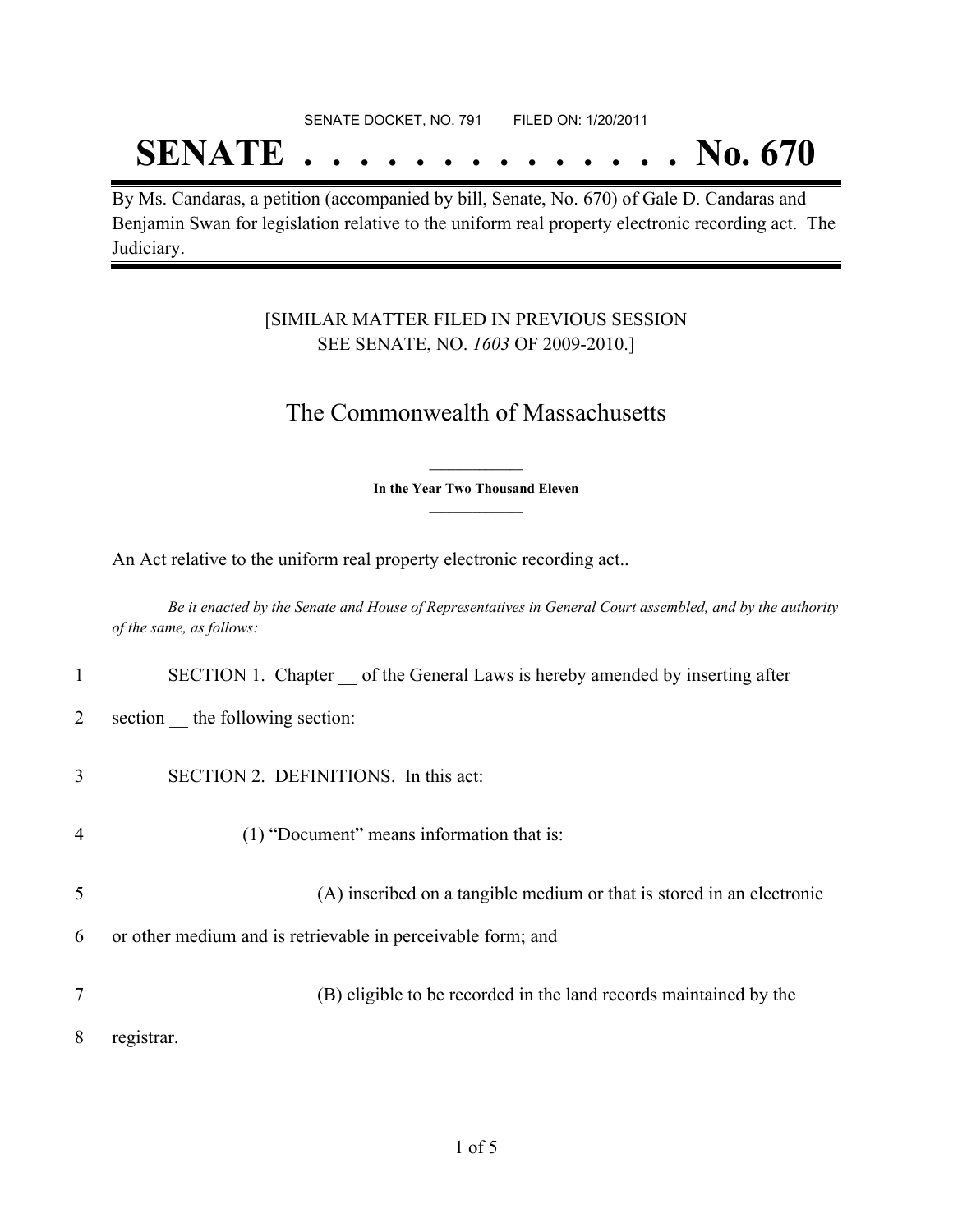| 9  | (2) "Electronic" means relating to technology having electrical, digital,                           |
|----|-----------------------------------------------------------------------------------------------------|
| 10 | magnetic, wireless, optical, electromagnetic, or similar capabilities.                              |
| 11 | (3) "Electronic document" means a document that is received by the registrar in                     |
| 12 | an electronic form.                                                                                 |
| 13 | (4) "Electronic signature" means an electronic sound, symbol, or process                            |
| 14 | attached to or logically associated with a document and executed or adopted by a person with the    |
| 15 | intent to sign the document.                                                                        |
| 16 | (5) "Person" means an individual, corporation, business trust, estate, trust,                       |
| 17 | partnership, limited liability company, association, joint venture, public corporation,             |
| 18 | government, or governmental subdivision, agency, or instrumentality, or any other legal or          |
| 19 | commercial entity.                                                                                  |
| 20 | (6) "State" means a state of the United States, the District of Columbia, Puerto                    |
| 21 | Rico, the United States Virgin Islands, or any territory or insular possession subject to the       |
| 22 | jurisdiction of the United States.                                                                  |
| 23 | SECTION 3. VALIDITY OF ELECTRONIC DOCUMENTS.                                                        |
| 24 | (a) If a law requires, as a condition for recording, that a document be an                          |
| 25 | original, be on paper or another tangible medium, or be in writing, the requirement is satisfied by |
| 26 | an electronic document satisfying this act.                                                         |
| 27 | (b) If a law requires, as a condition for recording, that a document be signed,                     |
| 28 | the requirement is satisfied by an electronic signature.                                            |

of 5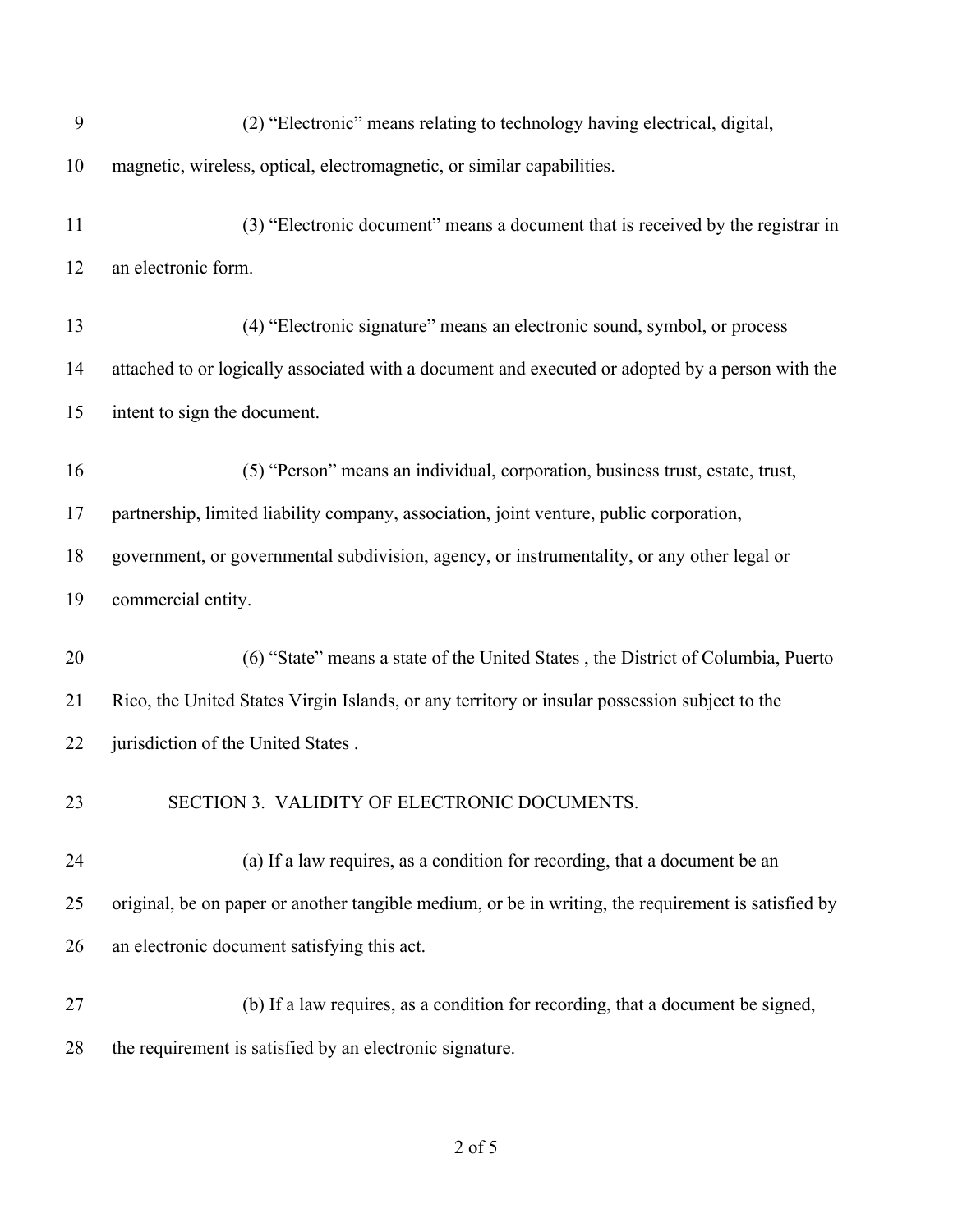| 29 | (c) A requirement that a document or a signature associated with a document be                   |
|----|--------------------------------------------------------------------------------------------------|
| 30 | notarized, acknowledged, verified, witnessed, or made under oath is satisfied if the electronic  |
| 31 | signature of the person authorized to perform that act, and all other information required to be |
| 32 | included, is attached to or logically associated with the document or signature. A physical or   |
| 33 | electronic image of a stamp, impression, or seal need not accompany an electronic signature.     |
| 34 | SECTION 4. RECORDING OF DOCUMENTS.                                                               |
| 35 | (a) In this section, "paper document" means a document that is received by the                   |
| 36 | registrar in a form that is not electronic.                                                      |
| 37 | (b) A registrar:                                                                                 |
| 38 | (1) who implements any of the functions listed in this section shall                             |
| 39 | do so in compliance with standards established by the Secretary of State.                        |
| 40 | (2) may receive, index, store, archive, and transmit electronic                                  |
| 41 | documents.                                                                                       |
| 42 | (3) may provide for access to, and for search and retrieval of,                                  |
| 43 | documents and information by electronic means.                                                   |
| 44 | (4) who accepts electronic documents for recording shall continue to                             |
| 45 | accept paper documents as authorized by state law and shall place entries for both types of      |
| 46 | documents in the same index.                                                                     |
| 47 | (5) may convert paper documents accepted for recording into                                      |
| 48 | electronic form.                                                                                 |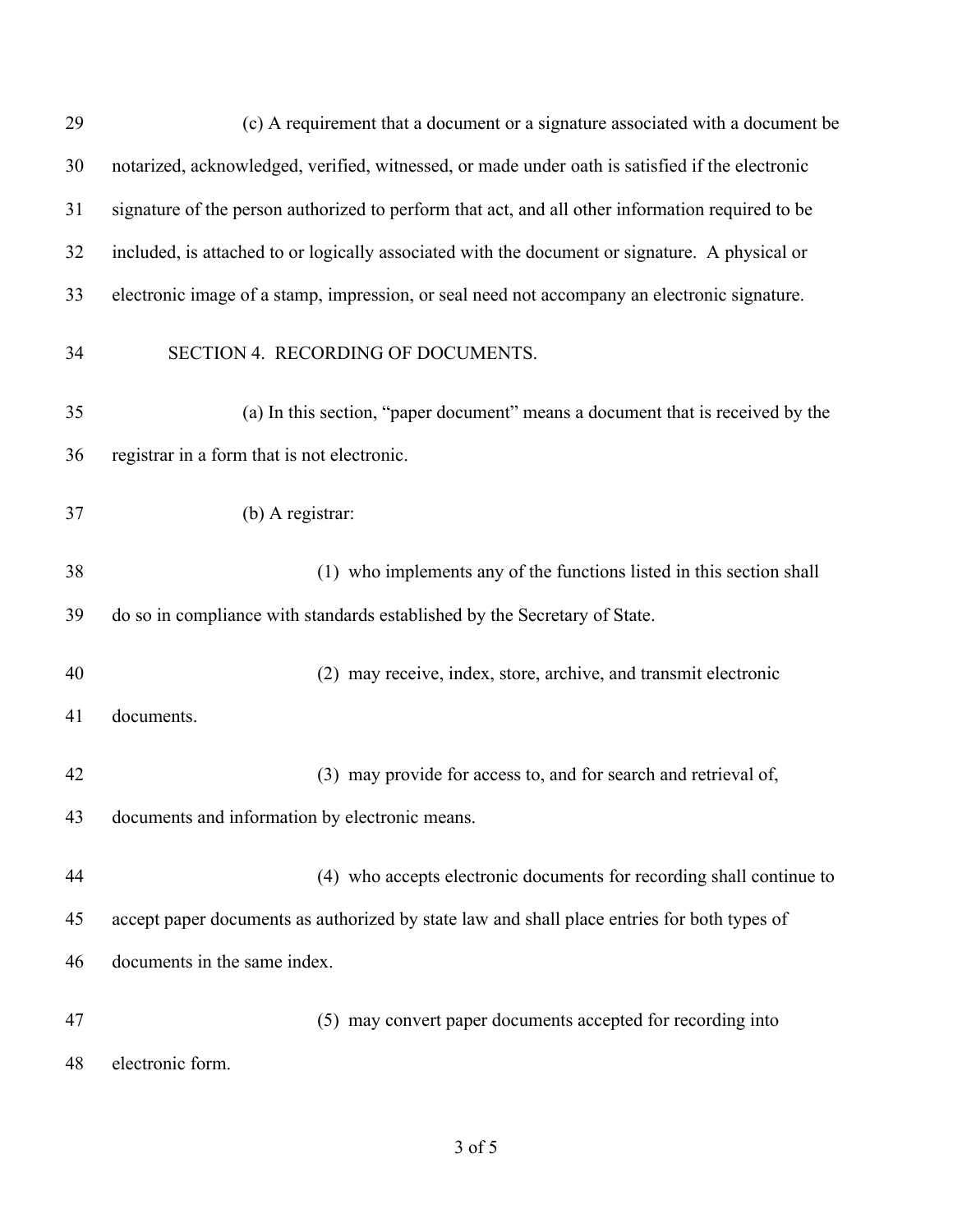| 49 | (6) may convert into electronic form information recorded before the                                  |
|----|-------------------------------------------------------------------------------------------------------|
| 50 | registrar began to record electronic documents.                                                       |
| 51 | (7) may accept electronically any fee or tax that the registrar is                                    |
| 52 | authorized to collect.                                                                                |
| 53 | (8) may agree with other officials of a state or a political subdivision                              |
| 54 | thereof, or of the United States, on procedures or processes to facilitate the electronic             |
| 55 | satisfaction of prior approvals and conditions precedent to recording and the electronic payment      |
| 56 | of fees and taxes.                                                                                    |
| 57 | SECTION 5. ADMINISTRATION AND STANDARDS.                                                              |
| 58 | (a) The Secretary of State shall adopt standards to implement this act.                               |
| 59 | (b) To keep the standards and practices of registrars in this state in harmony                        |
| 60 | with the standards and practices of recording offices in other jurisdictions that enact substantially |
| 61 | this act and to keep the technology used by registrars in this state compatible with technology       |
| 62 | used by recording offices in other jurisdictions that enact substantially this act, the Secretary of  |
| 63 | State, so far as is consistent with the purposes, policies, and provisions of this act, in adopting,  |
| 64 | amending, and repealing standards shall consider:                                                     |
| 65 | (1) standards and practices of other jurisdictions;                                                   |
| 66 | (2) the most recent standards promulgated by national standard-                                       |
| 67 | setting bodies, such as the Property Records Industry Association;                                    |
| 68 | (3) the views of interested persons and governmental officials and                                    |
| 69 | entities; and                                                                                         |

of 5